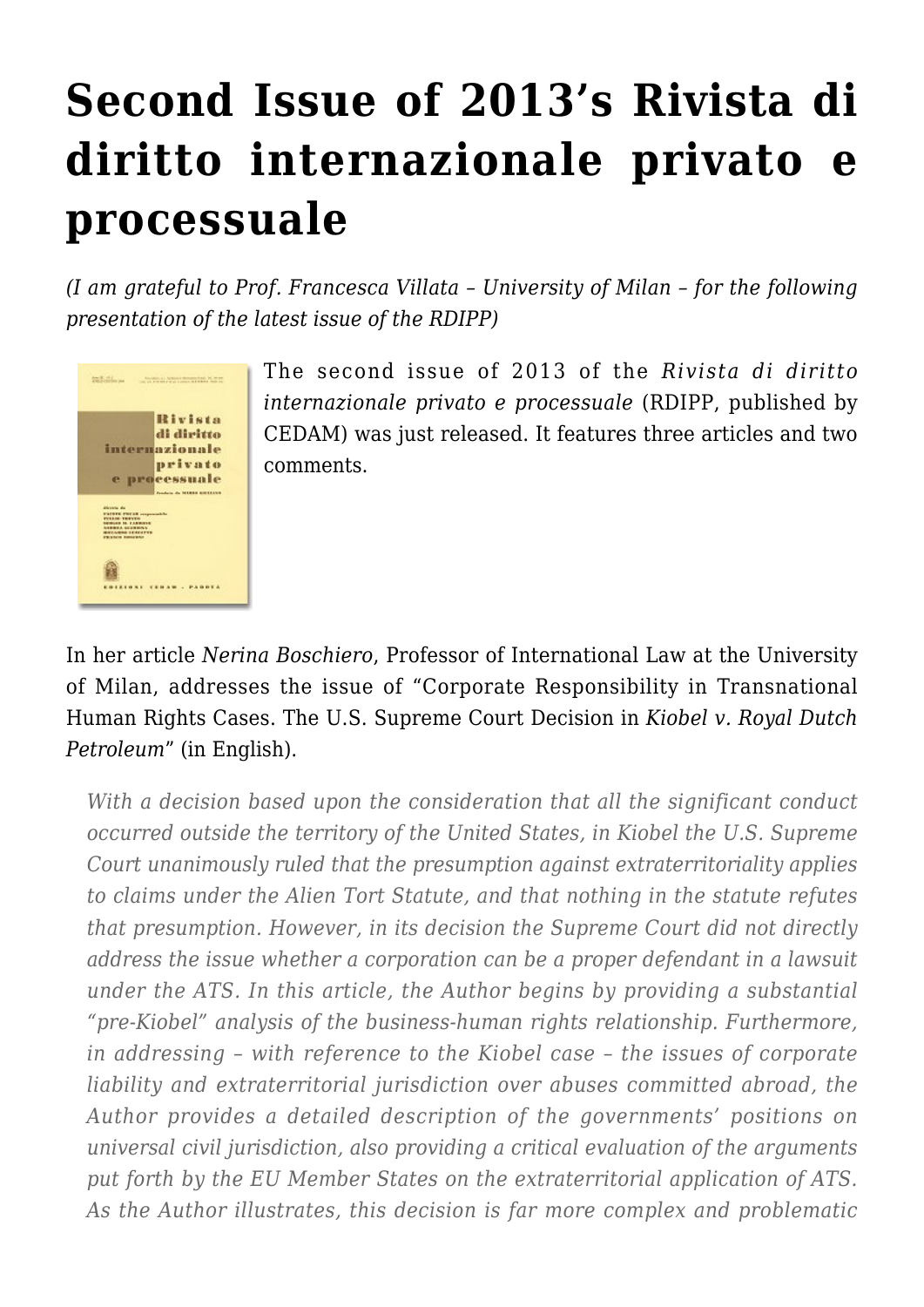*than it may appear: it in fact leaves a number of questions open on what exactly remains of the ATS, as well as various uncertainties due to the substantive differences between the majority opinion and the different concurring opinions, difficult to be reconciled and harmonized, especially from an European standpoint.*

In his article *Andrea Bonomi*, Professor of Comparative Law and Private international Law at the University of Lausanne, provides an assessment of the new EU Regulation on succession matters in "Il regolamento europeo sulle successioni" (The EU Regulation in Matters of Successions; in Italian).

*The European Regulation on Succession Matters, adopted on 4 July 2012, will be applicable from 17 August 2015 to the succession of persons who die on or after this date. The final text reflects in its main features the Commission proposal of 2010, albeit with several amendments. Among the most important novelties, we will mention the restructuring of the jurisdictional scheme, the introduction of an exception clause and of some specific provisions concerning wills and the formal validity of mortis causa provisions, as well as the admission of renvoi. Several useful clarifications have also been included, sometimes in the text of the Regulation and sometimes in the preamble, inter alia with respect to the definition of "court", the determination of the last habitual residence of the deceased, the "acceptance" of evidentiary effects of authentic instruments, and the purpose and effects of the European Certificate of Succession. Overall, the Regulation is a very detailed and well-balanced instrument. In the majority of cases, the adoption of the habitual residence as the main criteria for the allocation of jurisdiction and the determination of the applicable law will allow national courts in the Member States to regulate the succession according to their domestic law. Derogations from this approach result in particular from the admission of party autonomy, and are mainly provided for estate planning purposes. The unification of the conflict of law rules in the Member States as well as the extension of the principle of mutual recognition to decisions and authentic instruments to succession law matters will also significantly contribute to legal certainty, and further estate planning. Last but not least, the European Certificate of Succession will greatly facilitate the transnational administration of estates by heirs and representatives. On the other hand, the main weaknesses of the new instruments concern the relationships with non-Member States, and with those Member States who are*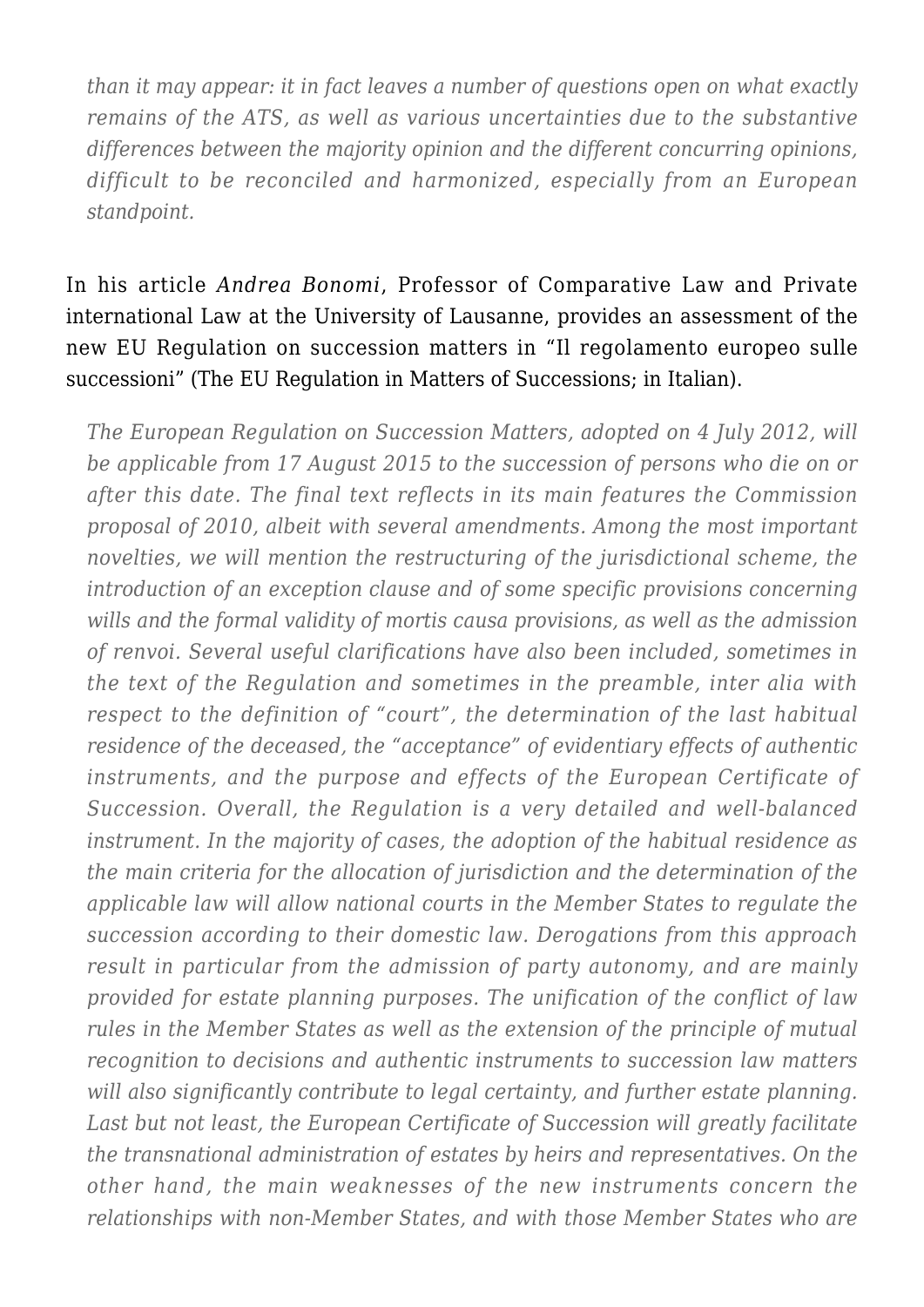*not subject to the Regulation (Denmark, Ireland, and the United Kingdom); potential conflicts with the courts of those States, due to the wide reach of the Regulation's jurisdictional rules, cannot be avoided through lis pendens and recognition mechanisms. It is therefore to be hoped that the efforts of harmonization in the area of international succession will continue under the auspices of the Hague Convention at a global level.*

## In her article *Francesca C. Villata*, Professor of International Law at the University of Milan, addresses the reorganisation of the Greek sovereign debt in "Remarks on the 2012 Greek Sovereign Debt Restructuring: Between Choice-Of-Law Agreements and New EU Rules on Derivative Instruments" (in English).

*The paper analyses – from a choice-of-law perspective – the restructuring mechanism implemented for the Greek sovereign debt bonds in 2012. In this respect, on one hand, the role played by parties' autonomy in determining the law applicable both to contractual and to non-contractual matters is emphasised; on the other hand, an analysis of the relevant EU Regulations on CDSs and derivative instruments, as wells as of the Mi-FID II and MiFIR proposals is conducted mainly through the lens of unilateral mandatory rules following the lex mercatus approach. The paper concludes with an auspice for the adoption of uniform rules on the insolvency or pre-insolvency of states, providing for agreed-upon restructuring processes.*

#### In addition to the foregoing, the following comments are also featured:

### *Olivia Lopes Pegna*, Researcher of International Law at the University of Florence, "L'interesse superiore del minore nel regolamento n. 2201/2003" (The Superior Interest of the Child in Regulation No 2201/2003; in Italian).

*The European Union is increasingly concerned with private international law instruments regarding, directly or indirectly, children. The UN Convention on the rights of the child (Art. 3) and the European Charter of Fundamental Rights (Art. 24) require that in all actions relating to children, whether taken by public authorities or private institutions, the child's best interests be a primary consideration. It is therefore mandatory for EU Institutions, and for national judges, to construe and apply EU legislative instruments in compliance with this principle. The present work concerns rules on jurisdiction and enforcement*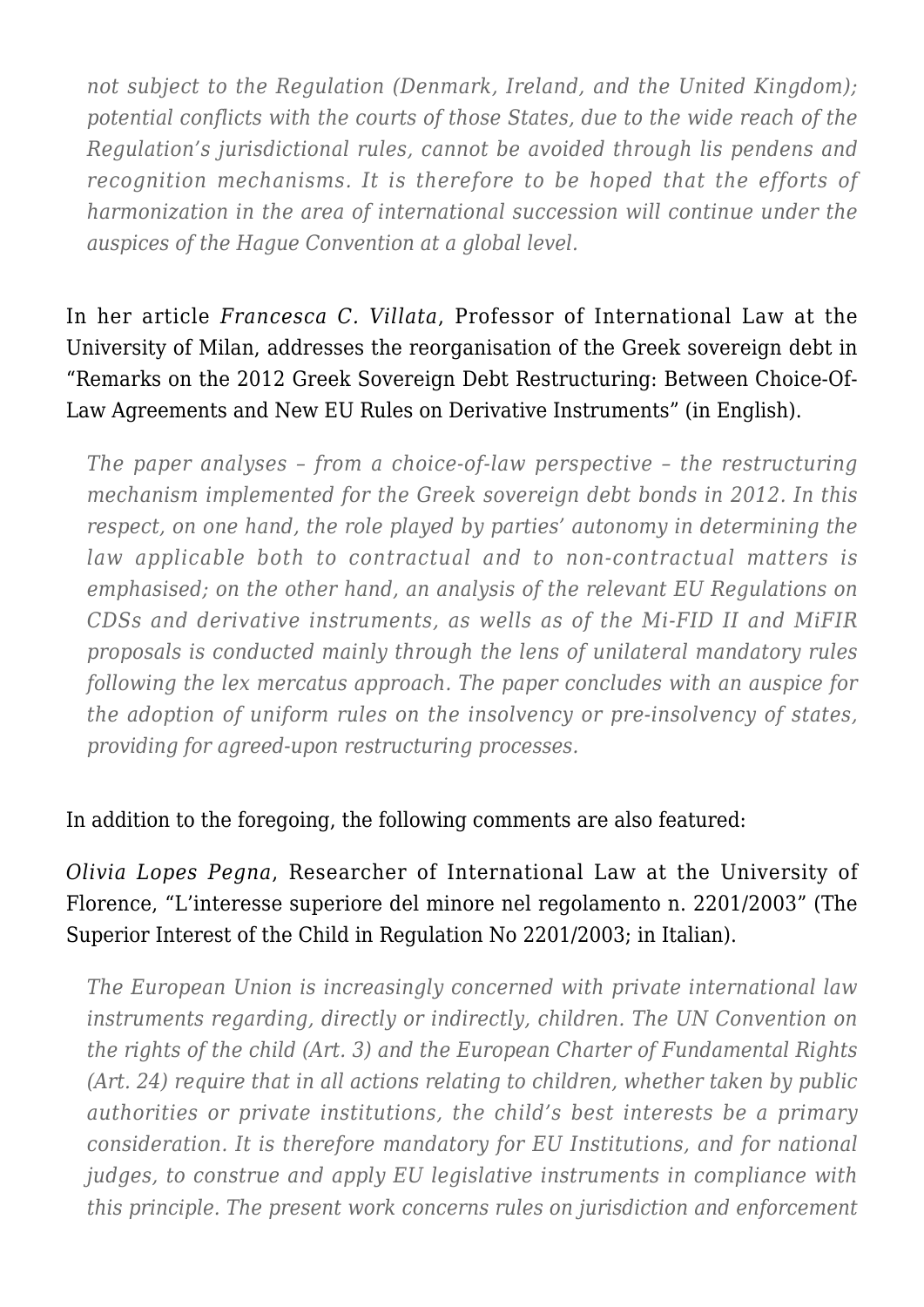*of foreign judgments that expressly refer to the best interests of the child in order to operate, and in particular the rules set in Regulation No 2201/2003 (Brussels II-bis) concerning decisions on parental responsibility. It tries to show how, and to what extent, "the best interests of the child" principle introduce flexibility, or even derogate, to the traditional private international law methods. The case-law of the European Court of Justice on the Brussels II-bis Regulation is examined, together with the main decisions of the Italian courts, in order to evaluate to what extent effectiveness to the aforementioned principle is guaranteed in the application of the Regulation's provisions. It is also suggested that the Regulation shall be construed in a way that permits, in some circumstances, the participation of the child to the proceedings for recognition and enforcement of foreign decisions.*

## *Nicolò Nisi* (PhD candidate at the Bocconi University), "La giurisdizione in materia di responsabilità delle agenzie di rating alla luce del regolamento Bruxelles I" (Jurisdiction over the Liability of Rating Agencies under the Brussels I Regulation; in Italian).

*A recent judgment delivered by the Italian Supreme Court decided upon the jurisdiction over damage claims brought by investors against rating agencies based in the U.S., allegedly liable for issuing inaccurate ratings capable of having a significant impact on their investment decisions. In this regard, the new Regulation (EU) No 462/2013 amending Regulation (EC) No 1060/2009 on credit rating agencies has introduced a new Article 35-bis specifically addressing the liability of rating agencies but it failed to provide some guidance with respect to private international law issues. The Italian Supreme Court declined its jurisdiction on the grounds of Article 5(3) of Regulation (EC) No 44/2001 ("Brussels I") and ruled that the "place where the harmful event occurred" is localized at the place of the initial damage, i.e. where the shares were first purchased at an excessive price, without any reference to the seat of the depositary bank, nor to the place where the rating is issued. This judgment turned out to be very interesting since it was the first Italian judgment to deal with jurisdiction issues relating to liability of rating agencies under the Brussels I Regulation and it provided for the opportunity to make a contribution to the discussion on the interpretation of Article 5(3) in case of financial torts and purely financial losses.*